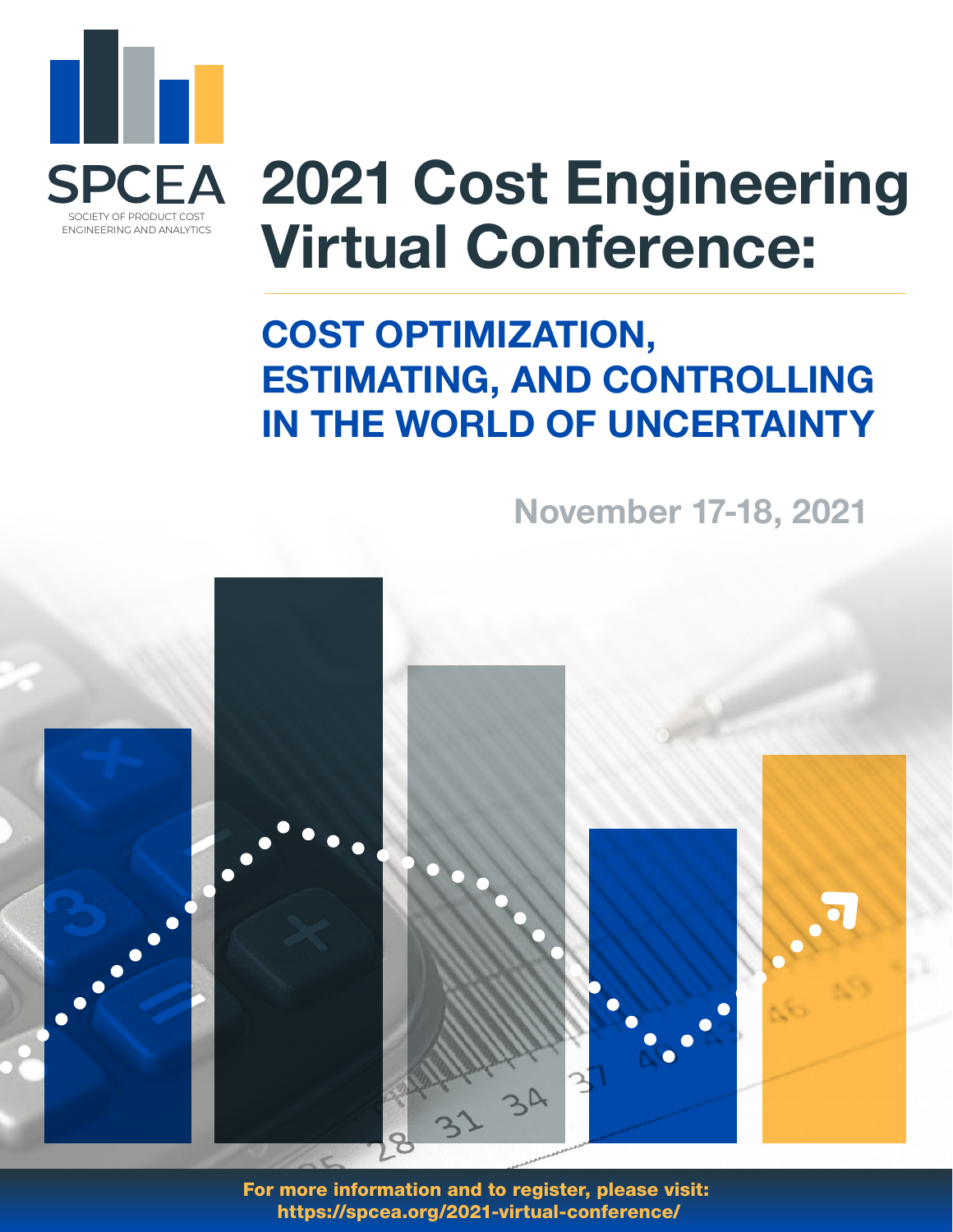## SPCEA ABOUT Experience you can count on

The Society of Product Cost Engineering and Analytics is the only non-profit organization that specifically focuses on the needs of cost engineering professionals within the manufacturing industry. We are passionate about providing training, certification, information sharing, job boards, and networking opportunities for cost engineering professionals.

SPCEA believes that increased awareness and knowledge of cost engineering within manufacturing will lead to improved accuracy of cost estimates and analysis, better organizational cost control, and highly cost optimized products. This, in turn, will lead to higher levels of industry profitability and increased employment.

As a 501(c)(6) non-profit organization, SPCEA's income is reinvested into the organization to create more content and services. We encourage your contributions in support of this great cause. We rely heavily on volunteers to maximize value to our members. You do not need to be an engineer to get involved. We hope you will join us!!

### Our Mission



The Society of Product Cost Engineering and Analytics is a 501(c)(6) nonprofit organization dedicated to

promoting awareness and knowledge of cost engineering and analytics in the manufacturing of products, thereby enabling improved industry profitability and increased employment that result in the betterment of society.

### Our Vision



To be the prominent global hub of cost engineering and analytics knowledge sharing by establishing foundational

standards, providing education and certification, and driving thought leadership within manufacturing industries.

Contact us:

MAILING ADDRESS P.O. Box 1791 Senoia, GA 30276 **PHONE** 1-678-626-0783

E-MAIL jmiller@spcea.org

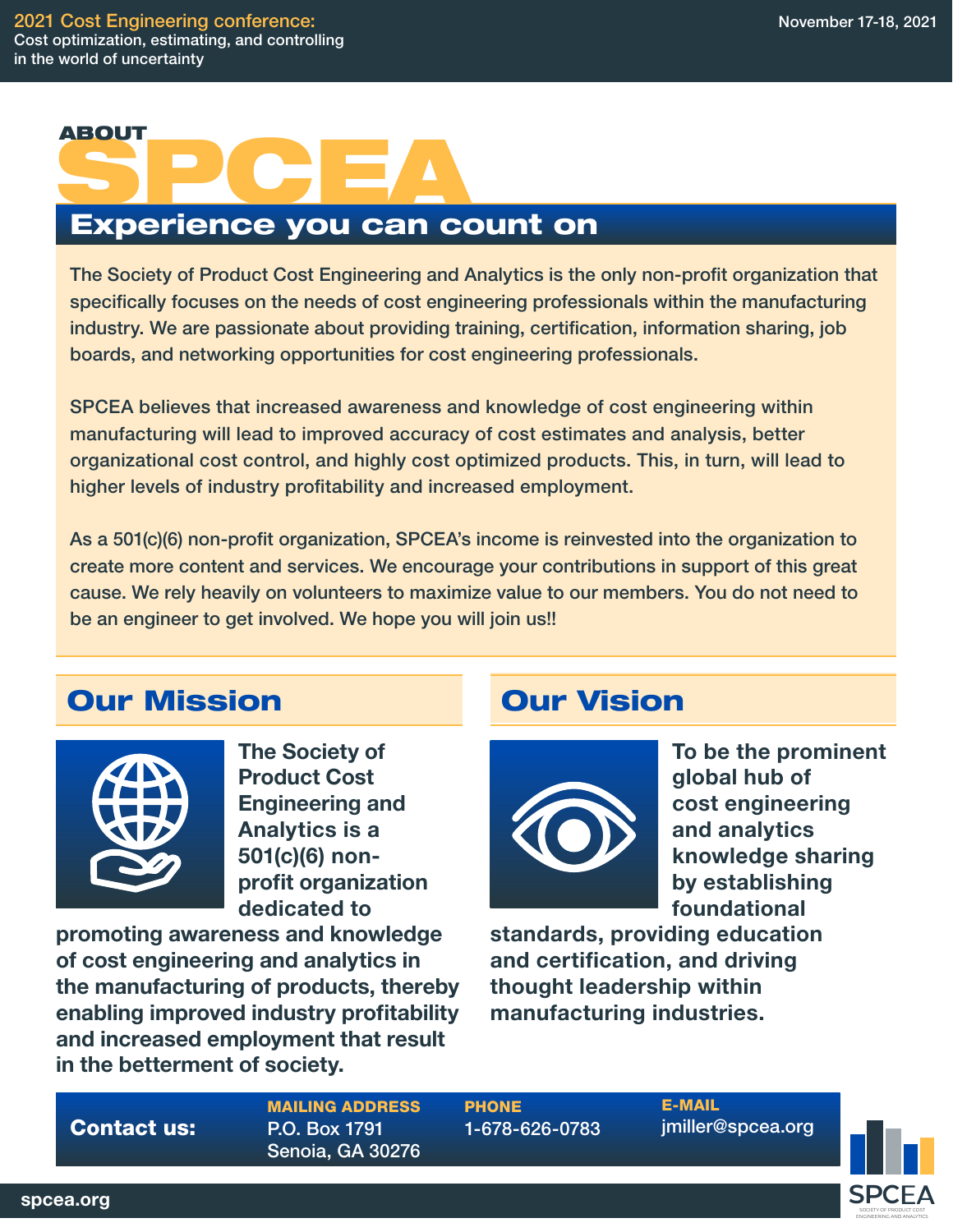# servote een kerk

### Rob Lidster

GE Appliances Chief Procurement Officer USA

GE Appliances' Vice President and Chief Procurement Officer Rob Lidster will deliver the SPCEA 2021 Conference keynote address, discussing strategic sourcing using cost knowledge, the challenges of cost engineering within an unpredictable business environment, and more.

Rob Lidster is responsible for the procurement and sourcing function at GE Appliances – a Haier company, where he champions the acceleration of profitable growth while driving efficiency, reducing spend, improving stakeholder buy-in, and enabling value creation and overall total cost competitiveness. Additionally, Rob represents GE Appliances on Haier's Global Sourcing Council, focused on identifying and realizing synergies across the businesses and ensuring a standardized set of best-in-class procurement practices across the company.

Previously, as the Senior Vice President of Shared Services at Entergy, Rob was responsible for Supply Chain, Facilities and Administration, HR Operations, Finance Operations, and Business

For more information and to register, please visit: <https://spcea.org/2021-virtual-conference/>



Transformation Office (BTO). Prior to Entergy, he was Chief Procurement Officer and VP Operational Excellence at Energy Future Holdings. During his tenure, Rob had leadership responsibilities over Strategic Sourcing, Procurement, Warehousing, Materials Management, Asset Management and Operational Excellence. Rob brings over 25 years of experience in the global supply chain, procurement, and operational excellence roles within private equity, energy/utility, hospitality, cruise lines, musical instruments, and automotive industries.

Rob holds a master's degree in business administration from Wayne State University and received his Lean Six Sigma Black Belt certification from Ford Motor Company.

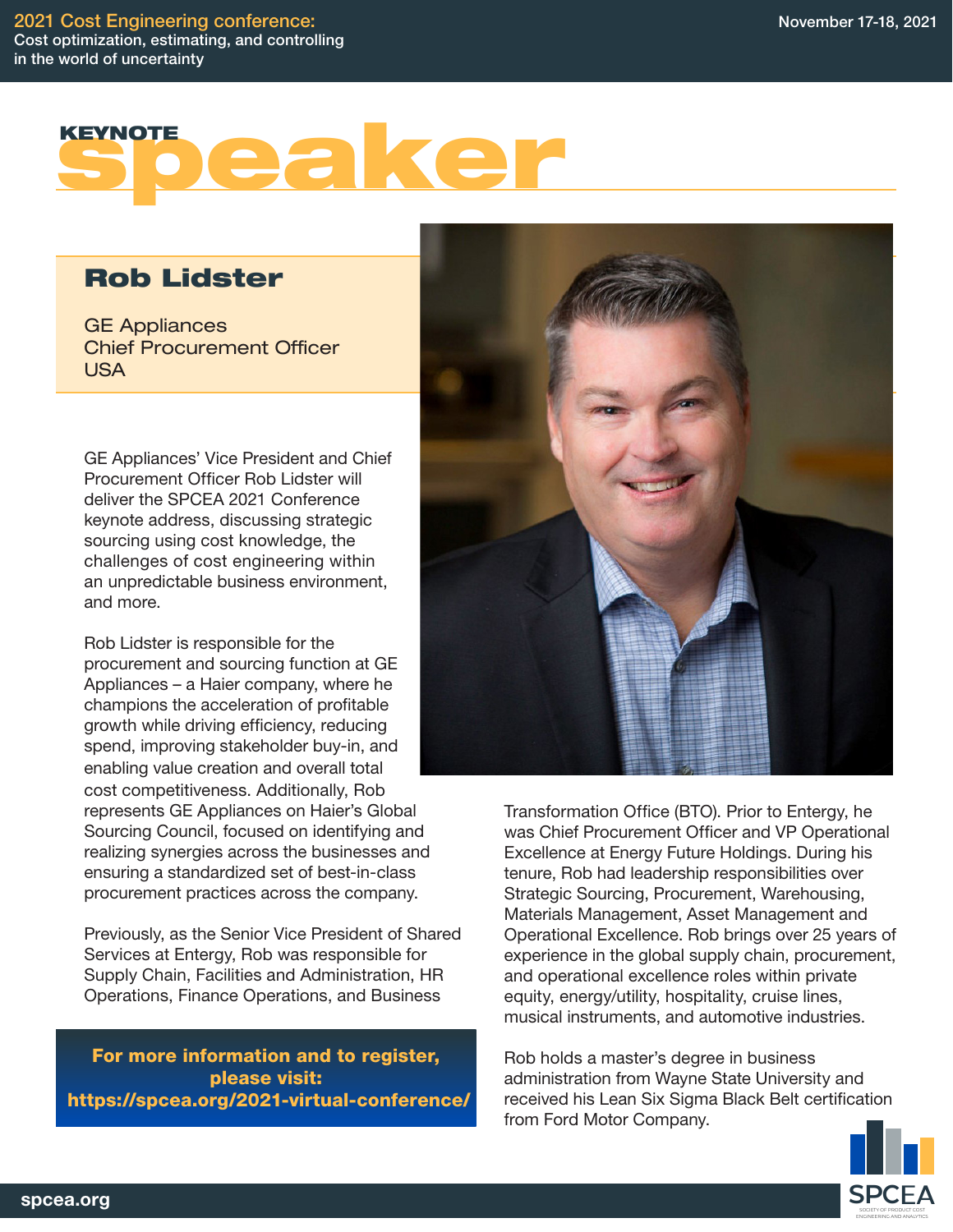



Chris Domanski President, SPCEA Senior Costing Manager, Faurecia USA



Dr. Bob Mills President ACostE UK



Suresh Palaniswamy Engineering Group Manager – Electrification Cost Optimization General Motors **USA** 



Nis-Peter Iwersen Interim Procurement Transformation Manager NP Iwersen Consulting **Germany** 



Pradeep Seneviratne President Campfire Interactive USA



Jeoff Burris Founder and Managing Partner Advanced Purchasing Dynamics USA



Michael Betz CEO and Managing Partner Advanced Purchasing Dynamics USA



Robert Hurley Senior Manager, Value Chain Strategy and Costing Bose Corporation USA



Matt Smith President/CEO 3C Software USA



Rich Buttrey Senior Manager – Cost Estimation Lucid Motors USA



**President** Senoia Engineering Solutions and SPCEA Secretary/Treasurer USA



Emmanuel Mary Head of Delivery Price® USA



Dave Tween Head of Automotive Segment Price® USA



Chris Jeznach Senior Manager, Product Marketing aPriori USA



Ralf Altpeter **Partner** Umlaut **Germany** 



Alex Swoboda **CEO** FACTON **Germany** 



John Monica Portfolio Development Executive **Siemens** USA



Javier Masini Partner at RHA LLC and Past Director of Education at SAVE International USA



Dan Sharkey Co-Founder and Managing Partner Brooks Wilkins Sharkey & Turco, PLLC USA

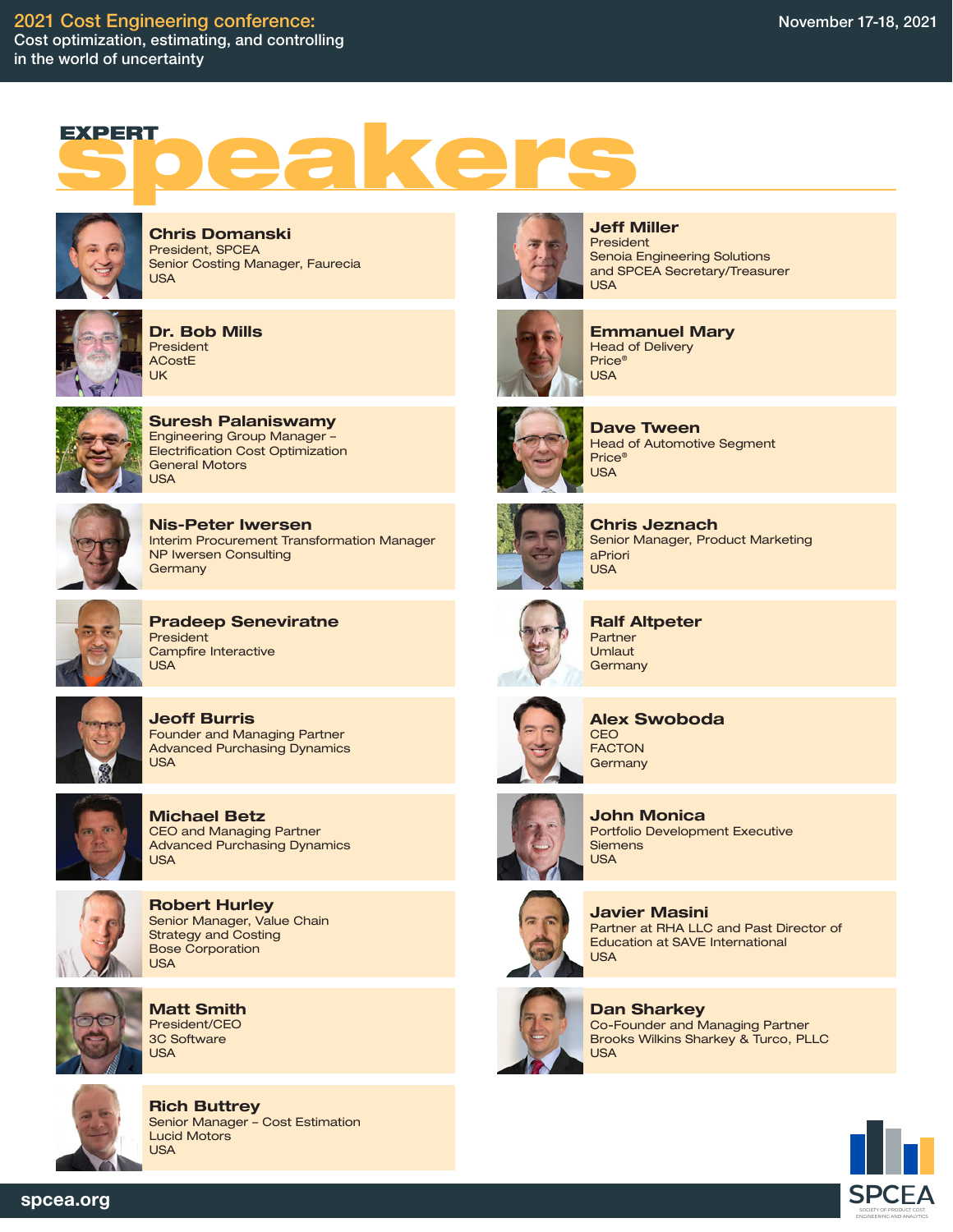### **NOVEMBER 17, 2021**



*Please note:* All times are Eastern Standard Time.

### INTRODUCTION

### 8:00 Introduction by SPCEA President

*Chris Domanski, SPCEA President*

 Chris Domanski, President of SPCEA, Senior Costing Manager at Faurecia, and author of "Cost Engineering" and "The Cost", will discuss SPCEA and its offerings. From humble beginnings in 2020, learn about SPCEA's training and certification online modules and how SPCEA is trying to raise awareness and knowledge of cost engineering methodologies through such events as its first ever conference just one year after launching as a nonprofit organization.

### KEYNOTE SPEAKER

### 8:30 Cost engineering in the world of uncertainty

*Rob Lidster, Chief Procurement Officer, GE Appliances*

 Listen to Rob Lidster, the CPO at GE Appliances, kick off the conference with his thoughts about the importance of cost engineering in Procurement. Rob will share his experiences, including the challenges of the last few years, such as China tariffs, COVID shutdown, post COVID restart, raw material price volatility, and electronic component shortages.

### 9:00 Project/program controlling during the product development process *Dr. Bob Mills, President, ACostE*

 We have all heard the philosophical question of which came first, "chicken or the egg". The fact of the matter is that the idea came first, and all too often Cost Engineering is adopted as an afterthought, often in an attempt to 'recover' the Project/ Program. In the material being presented Cost Engineering and its modern sister Margin Engineering will be brought to the immediate post idea and together they will inform the Project/Program Control throughout the development process.

### 9:30 Cost engineering in electrification

 *Suresh Palaniswamy, Engineering Group Manager – Electrification Cost Optimization, General Motors*

 The world of Electric Propulsion is evolving at a faster rate than ever! The desire to make early component selections in the development process necessitates the need for credible cost guidance, even when inputs may be ambiguous. High component costs along with compressed timing add to the complexity. Suresh Palaniswamy, Manager of Electrification Cost Engineering at GM, will discuss ways in which the team deals with these issues. Easier said than done!!

### 10:00 The Corona Crisis: How can companies take actions on supply chains to build resilience against future shocks?

*Nis-Peter Iwersen, Interim Procurement Transformation Manager, NP Iwersen Consulting*

 There are still significant supply disruptions to supply chains, as well as packaging, metal, and raw materials. Lead-times are continuing to extend with most products affected and prices are continuing to rise. After the short-term issues have been identified and solved, leaders must carry through a learning lesson session and then design a resilient supply chain for the future.

### 10:30 Maximizing the profitability of quotes in a complex and an uncertain environment

*Pradeep Seneviratne,President & CEO, Campfire Interactive*

 Automotive suppliers create customer quotes subjected to multitude of complexities. Adding to this complex environment is the necessity of dealing with other new and uncertain conditions such as electrification and effects of COVID. Drawing upon customer case studies, Mr. Seneviratne will highlight quoting, costing, pricing and change management techniques deployed by automotive suppliers to handle today's business complexities.

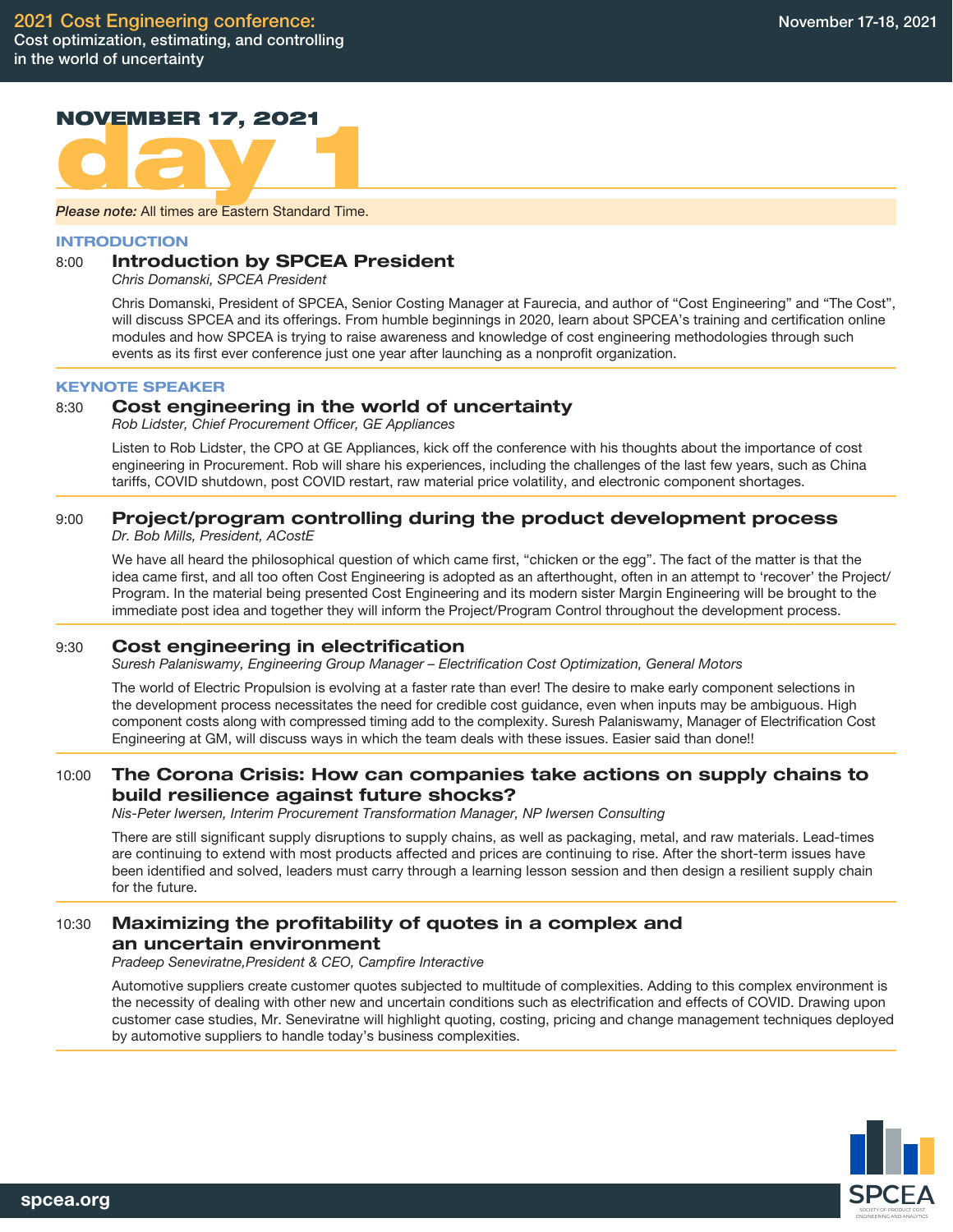### NOVEMBER 17, 2021

# NOVEMBER 17, 2021<br>CONTINUED)

### 11:00 Negotiation using cost targets

*Jeoff Burris, Founder and Managing Partner, Advanced Purchasing Dynamics*

 For over 17 years, Jeoff Burris has been leading Advanced Purchasing Dynamics promote cost and collaboration into the manufacturing supply chain. In this session, Mr. Burris will highlight best practices for setting cost targets and describe techniques you can use to leverage cost targets in negotiations with suppliers.

### 11:30 Starting up a cost engineering department within the Bose Automotive Systems Division

*Michael Betz, CEO and Managing Partner, Advanced Purchasing Dynamics Robert Hurley, Senior Manager, Value Chain Strategy and Costing, Bose Corporation*

 In 2020, the Automotive Systems Division at Bose Corporation decided to establish and deploy a brand new Cost Engineering function. To help guide them through this journey, Bose partnered with the Costing experts at Advanced Purchasing Dynamics. Join us as Mike Betz, the CEO and Managing Partner of APD, along with Robert Hurley, Senior Manager, Value Chain Strategy and Costing at Bose, discuss the process of developing the critical tools, capabilities, and mindsets necessary to make costing a core competency, and to ultimately help create a culture around cost.

### 12:00 The value of costing in changing business environments

*Matt Smith, President/CEO, 3C Software*

 Recent events have taught finance and costing leaders that unpredictability is the new norm – and effective cost planning a necessity. Cost data impacts organizational decisions from quoting new business, selecting vendors and suppliers, planning production, and servicing customers. The most innovative teams have enabled costing models that generate planned, forecasted, historical, and simulated cost data to drive commercial and operational decisions. This session will highlight use cases of cost analytics models that predict how market shifts and cost changes impact profits, evaluate performance compared to benchmarks, determine the success of quotes to actual performance, and establish targeted cost management programs.

> For more information and to register, please visit: <https://spcea.org/2021-virtual-conference/>

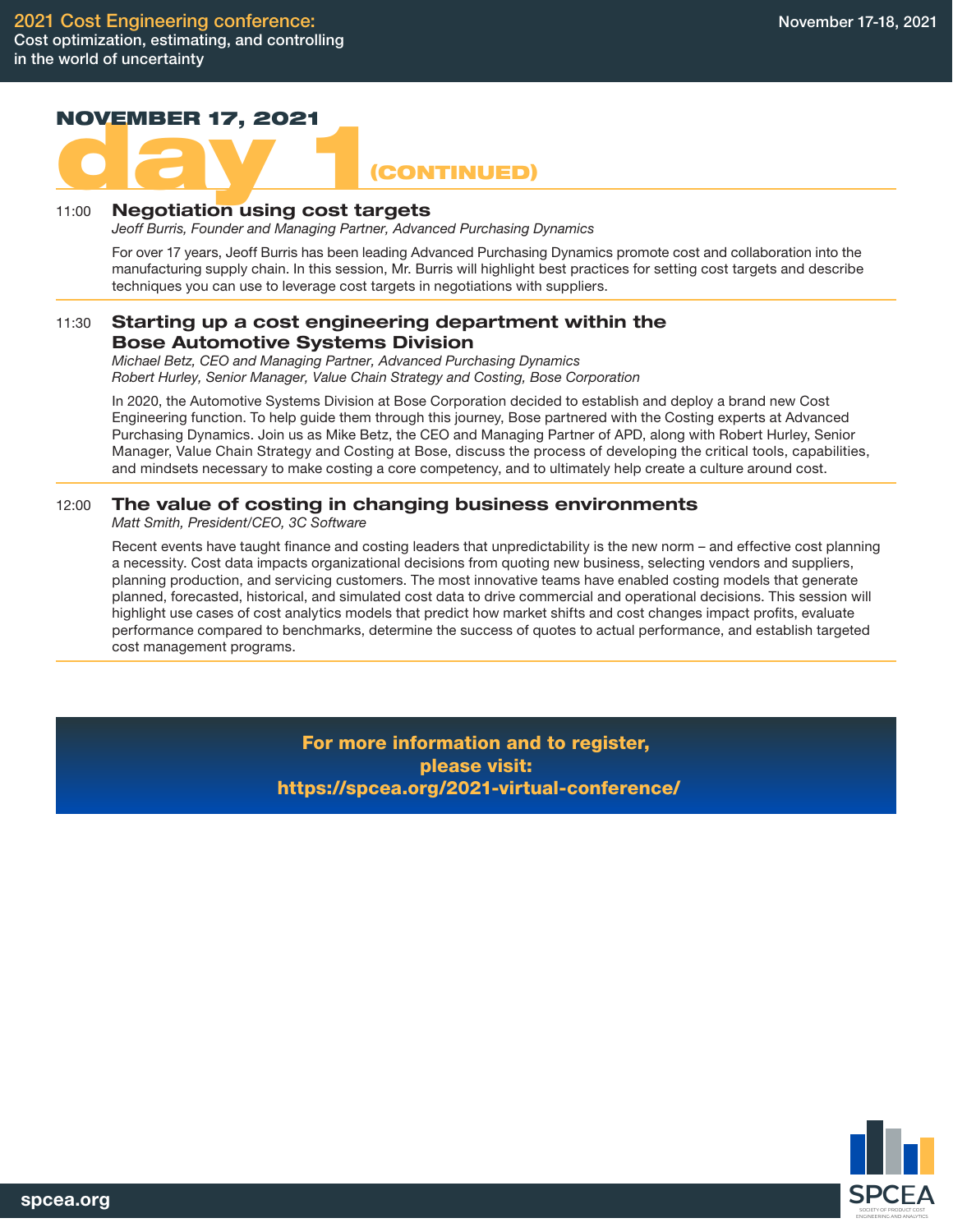

### Costing during development of startup electric vehicle

*Rich Buttrey, Senior Manager – Cost Estimating, Lucid Motors*

 Rich Buttrey joined Lucid Motors just weeks before the launch of their first electric vehicle. He will share his experiences in establishing and leading a cost estimation team from scratch in a startup environment. Drinking from the fire hose, hiring challenges, and addressing the urgency of quickly creating cost driver models are just a few of the topics he will discuss.

### 8:30 Using cost engineering skills to mitigate electronic component supply chain shortages

*Jeff Miller, President – Senoia Engineering Solutions and SPCEA Secretary/Treasurer*

 Jeff Miller specializes in cost engineering and value analysis of electronic and electromechanical assemblies – helping clients find ways to reduce their costs and manage their spend. In this presentation, he will discuss how cost engineering methodologies and strategies can be applied to mitigate electronic component shortages within today's unpredictable market.

### 9:00 Estimating of software cost in the automotive industry

*Emmanuel Mary, Head of Delivery, Price® Dave Tween, Head of Automotive Segment, Price®*

 As the car continues its transition from a hardware-driven machine to a software-driven electronics device, the automotive industry's competitive rules are being rewritten. Larger computing power and software, as well as advanced sensors, are becoming the industry's core technology. We intend to share, based on real cases, how we do configure and tune our solutions to support our automotive customers and how we do comply with the current automotive frameworks and standards.

### 9:30 Reducing cost and time to market of lithium-ion battery systems using digital manufacturing software

*Chris Jeznach, Senior Manager, Product Marketing, aPriori*

 Lithium-ion battery systems for vehicles or stationary storage often contain the highest cost (and safety critical) components relative to the entire vehicle or energy storage system. Obtaining timely and accurate manufacturing and cost insight can be challenging due to limited time and resources. In this presentation, learn how digital manufacturing software solutions can help reduce product cost and time to market for lithium-ion battery systems.

### 10:00 Short-term savings in volatile and highly competitive markets

*Ralf Altpeter, Partner, Umlaut Alex Swoboda, CEO, FACTON*

 The economic effects of the corona pandemic require the business units of many industrial companies to reduce costs and thus contribute to maintaining competitiveness. Hidden potential for cost optimization often lies in purchasing and cost engineering organizations with complex cost calculations due to supply chains and a high number of purchased components. A global costing approach helps to understand cost structures, achieve cost transparency, and increase the profitability of projects, services, and software.

### 10:30 Calculating part cost and  $CO<sub>2</sub>$  footprint of production parts

*John Monica, Portfolio Development Executive, Siemens*

 The world is changing, awareness of environmental sustainability is quickly becoming a high priority of manufacturing companies in most industries. The challenge for all manufacturers is in balancing the attainment of target carbon footprint numbers for production parts, while controlling the cost of these items. In response, we at Siemens Digital Industries Software, are adding a CO<sub>2</sub> footprint calculator to our current product suite at Teamcenter Product Cost Management to meet this market need.

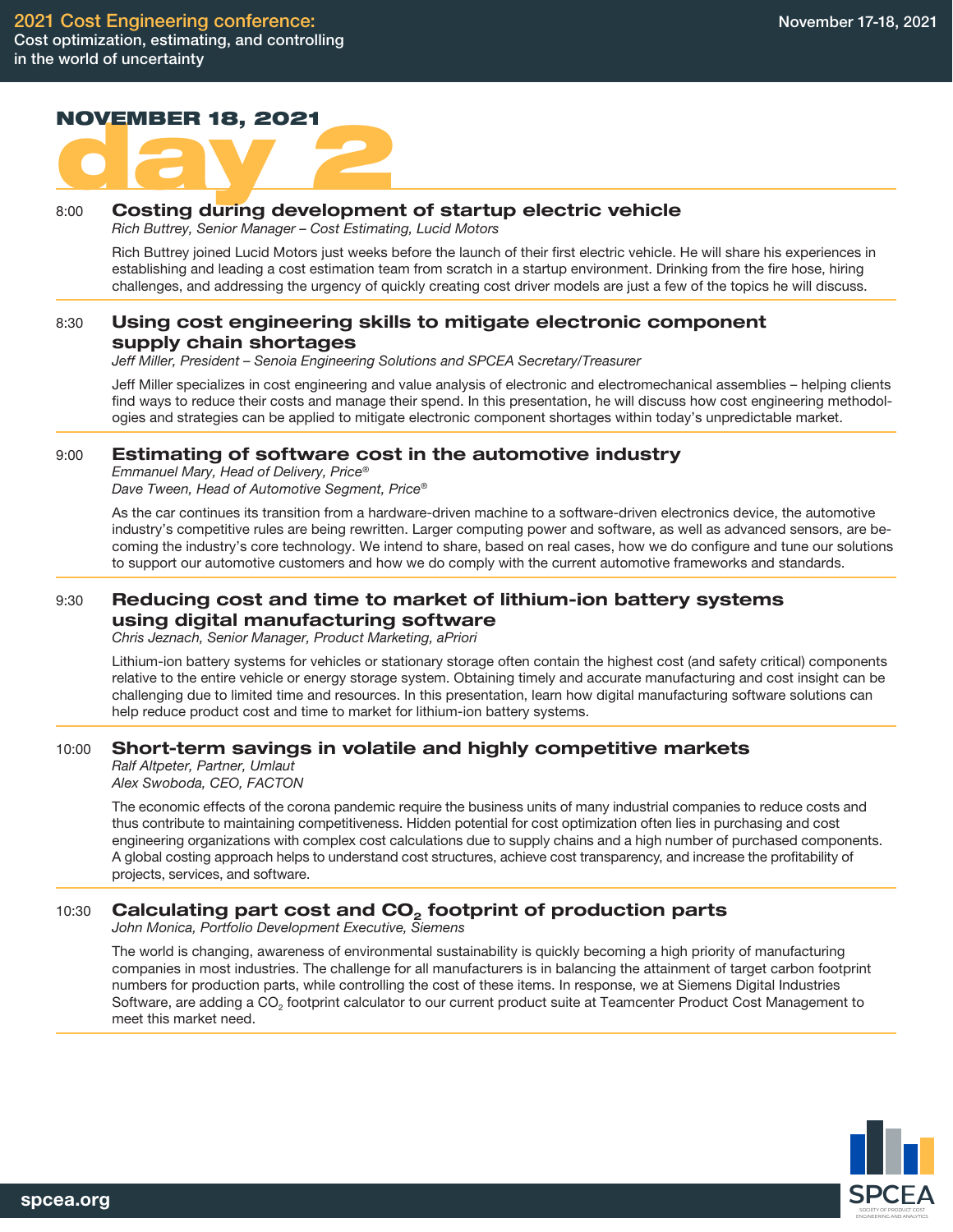### NOVEMBER 18, 2021



### 11:00 Cost optimization in manufacturing using VA/VE

*Javier Masini, Partner at RHA LLC and Past Director of Education at SAVE International*

 Javier Masini, Co-Author of the VM Guide (the current Value Engineering Body of Knowledge) and past Director of Education at SAVE International, will describe the key elements for successful VA/VE activities in the Manufacturing industry. Besides presenting the application of VA/VE in sectors such as Automotive, Oil and Gas, Healthcare, Product Development, Software, and Construction, this presentation will also introduce the collaboration opportunities between SAVE International (the Value Society) and SPCEA.

### 11:30 Chips, steel, resin, freight, and inflation: Managing your costs through contracts in the post-COVID world

*Dan Sharkey, Co-Founder and Managing Partner, Brooks Wilkins Sharkey & Turco, PLLC*

 Dan Sharkey represents more than 100 manufacturers, and concentrates his practice on supply-chain issues: negotiating contracts and litigation. He will discuss how contracts and terms and conditions, can be used to maximize your chance of controlling costs and reducing uncertainty.

### CLOSING

### 12:00 Formal close out by SPCEA

*Chris Domanski, President, SPCEA Jeff Miller, President – Senoia Engineering Solutions LLC and SPCEA Secretary/Treasurer*

> For more information and to register, please visit: <https://spcea.org/2021-virtual-conference/>